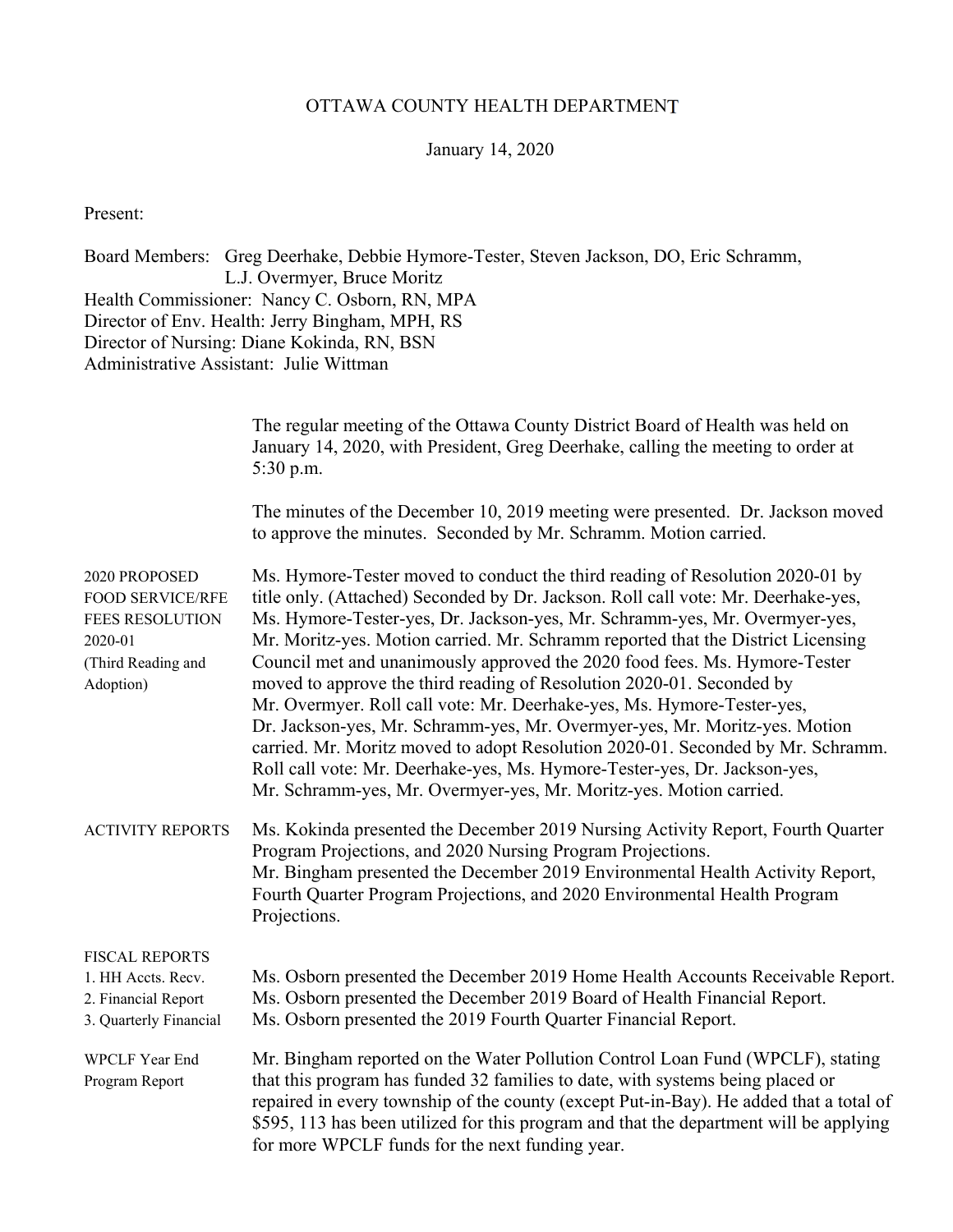| 2020 PROPOSED<br>OEPA / WPCLF<br><b>RESOLUTION</b><br>2020-02 | Mr. Bingham explained that the Ohio Environmental Protection Agency (OEPA)<br>requires the health department to enter into an agreement with them to administer the<br>Water Pollution Control Loan Fund (WPCLF) Program. He stated that \$150,000 will<br>be awarded to be utilized until the end of 2021. Resolution 2020-02 would authorize<br>Ms. Osborn to enter into this contract with OEPA, and also to enter into any and all<br>contracts associated with this program. Ms. Hymore-Tester moved to approve<br>Resolution 2020-02. (Attached) Seconded by Mr. Overmyer. Roll call vote:<br>Mr. Deerhake-yes, Ms. Hymore-Tester-yes, Dr. Jackson-yes, Mr. Schramm-yes,<br>Mr. Overmyer-yes, Mr. Moritz-yes. Motion carried. |
|---------------------------------------------------------------|-------------------------------------------------------------------------------------------------------------------------------------------------------------------------------------------------------------------------------------------------------------------------------------------------------------------------------------------------------------------------------------------------------------------------------------------------------------------------------------------------------------------------------------------------------------------------------------------------------------------------------------------------------------------------------------------------------------------------------------|
| PHAB Accreditation<br>Policy Format                           | Mr. Bingham requested the Board approve a policy for the Ottawa County Health<br>Department, which creates the framework and template for all policies, as a<br>component of the Public Health Accreditation Board (PHAB) Accreditation process.<br>Dr. Jackson moved to approve the PHAB Accreditation Policy Format. Seconded by<br>Mr. Schramm. Motion carried.                                                                                                                                                                                                                                                                                                                                                                  |
| PERSONNEL<br>1. T. Ashton-LOA                                 | Ms. Osborn informed the Board that Teresa Ashton, RN, Public Health Nurse, is<br>planning to request a voluntary disability separation, as she will not be able to return<br>to work prior to the end of her approved Leave of Absence on January 23, 2020.                                                                                                                                                                                                                                                                                                                                                                                                                                                                         |
| <b>FMLA</b>                                                   | Ms. Osborn explained that the Association of Ohio Health Commissioners announced<br>that the Department of Labor issued an opinion citing that local health departments<br>are separate subdivisions and separate employing units from the county. If the local<br>health department has less than 50 employees, the Family Medical Leave Act<br>(FMLA) does not apply. She added that the Ottawa County Health Department has<br>not participated in FMLA in the past, due to the employee requirement.                                                                                                                                                                                                                            |
| 2020 MILEAGE<br><b>REIMBURSEMENT</b>                          | Ms. Osborn reminded Board members that the Board's policy for mileage<br>reimbursement of personal autos used for Board business is the IRS mileage rate.<br>The IRS mileage rate decreased from 58 to 57.5 cents per mile, effective<br>January 1, 2020.                                                                                                                                                                                                                                                                                                                                                                                                                                                                           |
| <b>GRANTS /</b>                                               | Ms. Osborn reported on the following grants and contracts:                                                                                                                                                                                                                                                                                                                                                                                                                                                                                                                                                                                                                                                                          |
| <b>CONTRACTS</b><br>1.2021 PHEP RFP                           | Requested Board approval to apply to ODH for the 2021 Public Health Emergency<br>Preparedness (PHEP) grant for \$69,781 to provide emergency preparedness and<br>disease investigation (Epidemiologist) for Ottawa County. Mr. Moritz moved to<br>authorize Ms. Osborn to apply for the PHEP grant. Seconded by Mr. Overmyer.<br>Motion carried.                                                                                                                                                                                                                                                                                                                                                                                    |
| 2. OCDF/MSJ Contract<br>Extension                             | The Ottawa County Sheriff has requested to continue the current contract to provide<br>nursing services and administer medications to the Ottawa County Detention<br>Facility/Misdemeanor Jail inmates for an additional 3 months. The health department<br>has not been notified yet of a request for bids for continued services.                                                                                                                                                                                                                                                                                                                                                                                                 |
| 3. 2020 OSS Contract                                          | The 2020 Ottawa Sandusky Seneca (OSS) Program is under a new director. The new<br>contract for a maximum of \$6,000 has not yet been received.                                                                                                                                                                                                                                                                                                                                                                                                                                                                                                                                                                                      |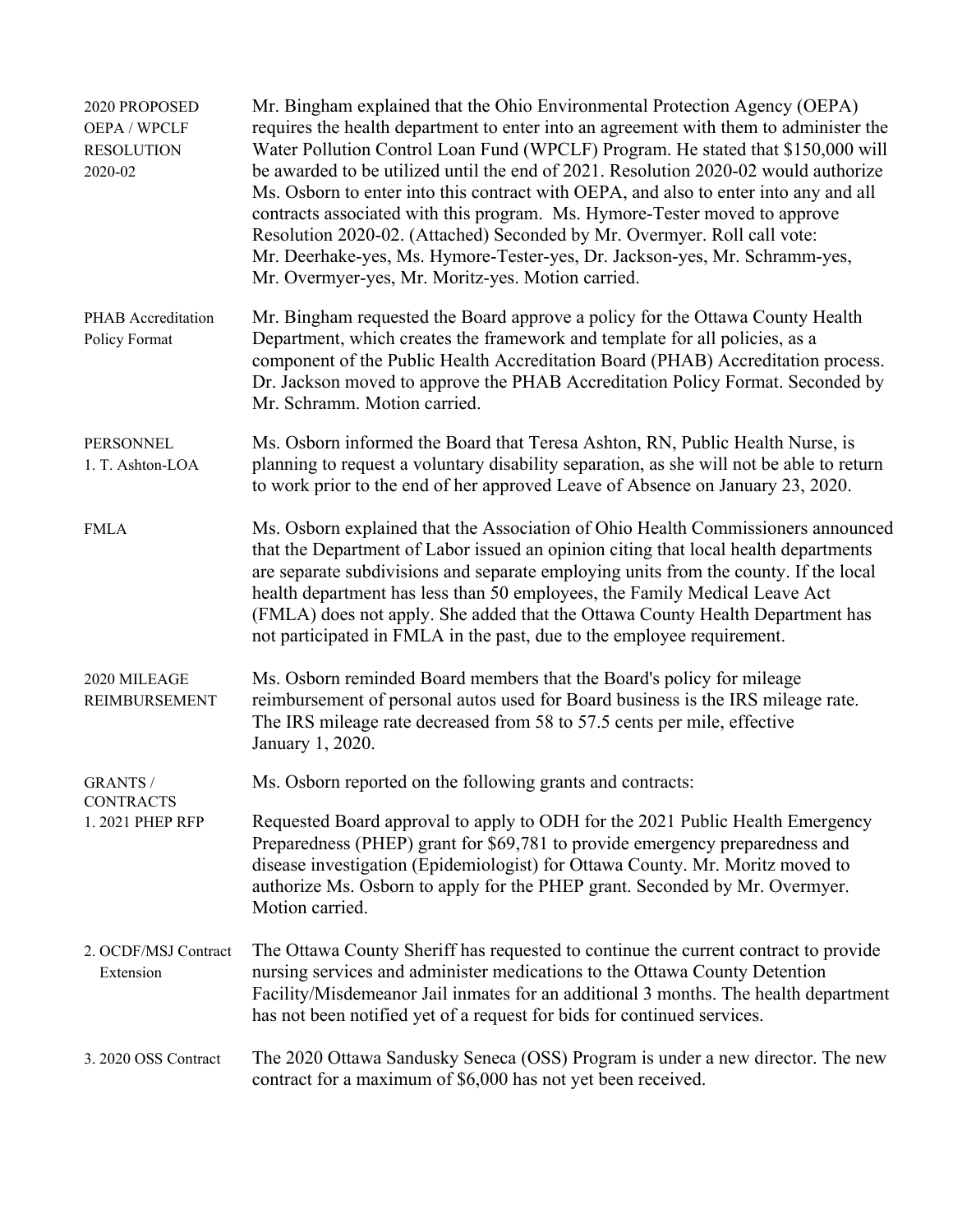| 4. 2021 Moms Quit<br>For Two       | The 2021 Moms Quit for Two Request for Proposal (RFP) has been received from<br>the Ohio Department of Health. The health department has received this grant in the<br>past, however, could not recruit the mothers to quit smoking. This RFP is currently<br>being reviewed for submission. |                                                  |                                                                                                                                                                                                     |  |
|------------------------------------|----------------------------------------------------------------------------------------------------------------------------------------------------------------------------------------------------------------------------------------------------------------------------------------------|--------------------------------------------------|-----------------------------------------------------------------------------------------------------------------------------------------------------------------------------------------------------|--|
| <b>UPCOMING</b>                    | Ms. Osborn reported on the following upcoming projects:                                                                                                                                                                                                                                      |                                                  |                                                                                                                                                                                                     |  |
| <b>PROJECTS</b><br>1. 2020 EH Fees | The 2020 Environmental Health Fee Changes will be presented to the Board at a later<br>date.                                                                                                                                                                                                 |                                                  |                                                                                                                                                                                                     |  |
| 2. 2021 Budget                     | The Finance Committee will need to meet to determine the 2021 Health Department<br>Budget.                                                                                                                                                                                                   |                                                  |                                                                                                                                                                                                     |  |
| 3. 2019 Medicare HH<br>Cost Report | The health department will be looking for a new contractor to complete the 2019<br>Medicare Cost Report, as the former company's business closed.                                                                                                                                            |                                                  |                                                                                                                                                                                                     |  |
| 4. Lakeshore Drive                 | The Board will be discussing the action that will be taken for those homeowners who<br>have not completed their sanitary sewer connection on Lakeshore Drive.                                                                                                                                |                                                  |                                                                                                                                                                                                     |  |
| <b>MEETINGS</b>                    | Mr. Overmyer moved to approve attendance at the following meetings:                                                                                                                                                                                                                          |                                                  |                                                                                                                                                                                                     |  |
|                                    | 01/17/20<br>01/23/20<br>01/24/20<br>01/24/20<br>01/30/20                                                                                                                                                                                                                                     | NW AOHC - Bowling Green (Osborn)                 | (6) NW Environmental Health Directors – Defiance (Bingham)<br>NW PHEP Epi/Planners - Findlay (Capuano)<br>NWO PHEP Governance – Bowling Green (Osborn)<br>PHEP – POD Essentials – Findlay (Capuano) |  |
|                                    |                                                                                                                                                                                                                                                                                              | Seconded by Ms. Hymore-Tester. Motion carried.   |                                                                                                                                                                                                     |  |
| <b>BILL APPROVALS</b>              | Motion carried.                                                                                                                                                                                                                                                                              |                                                  | Ms. Hymore-Tester moved to pay the bills. (Attached) Seconded by Mr. Moritz.                                                                                                                        |  |
|                                    |                                                                                                                                                                                                                                                                                              | Next Meeting Date February 11, 2020 at 5:30 p.m. |                                                                                                                                                                                                     |  |
|                                    | Being no further business, the meeting was adjourned.                                                                                                                                                                                                                                        |                                                  |                                                                                                                                                                                                     |  |
|                                    | Respectfully Submitted,                                                                                                                                                                                                                                                                      |                                                  |                                                                                                                                                                                                     |  |
|                                    | Nancy C. Osborn, RN, MPA<br><b>Health Commissioner</b><br>Secretary                                                                                                                                                                                                                          |                                                  | Greg Deerhake<br>President                                                                                                                                                                          |  |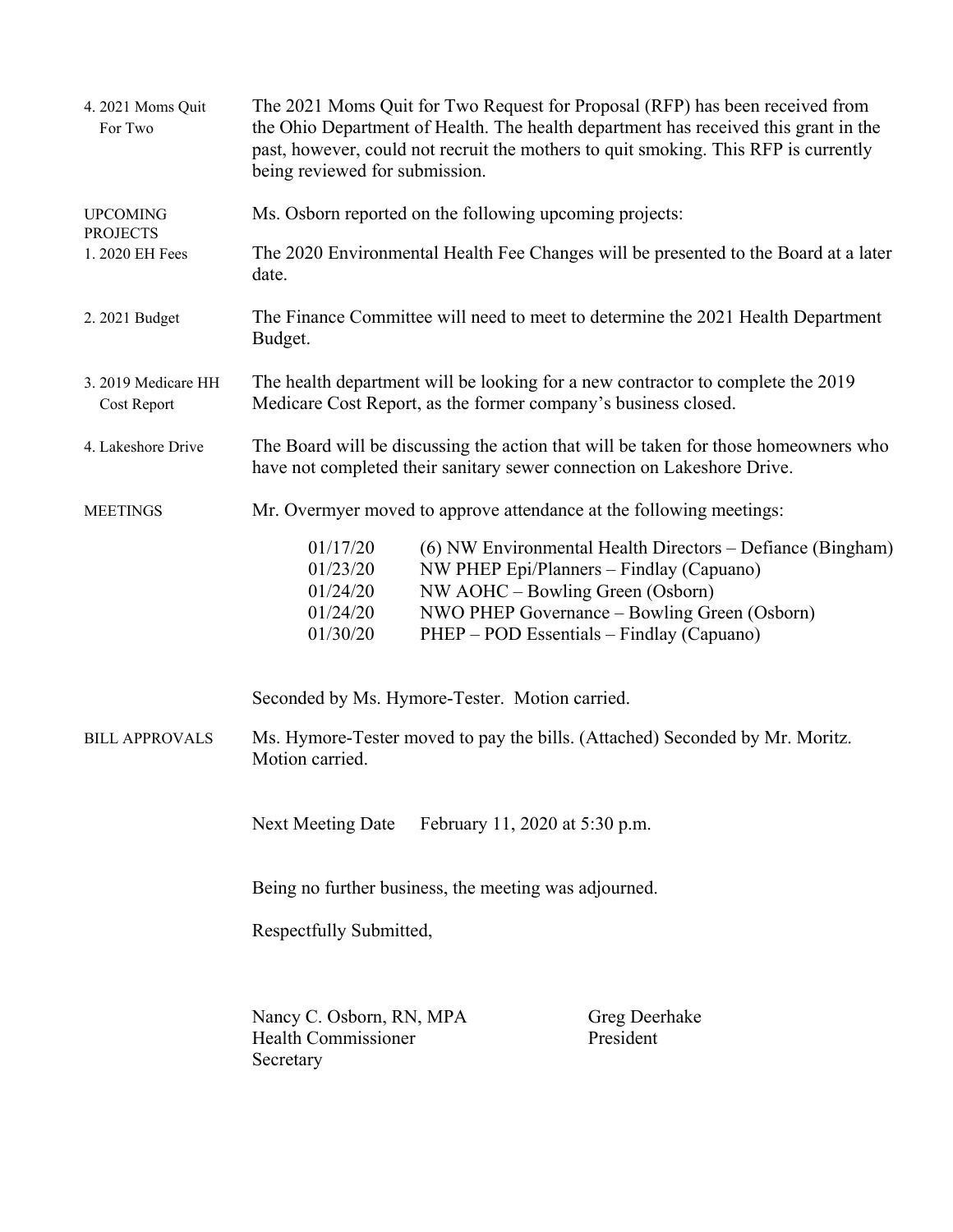# **RESOLUTION 2020-01**

### **Resolution Establishing Retail Food Establishment/ Food Service Operation License Fees in the Ottawa County General Health District**

A resolution amending the fees as they pertain to the Retail Food Establishment/Food Service Operation Program.

Whereas the Ottawa County Board of Health needs fees to conduct the Retail Food Establishment/Food Service Operation Program in order to properly carry out its responsibilities and duties in meeting its obligation to protect the public's health and welfare;

Therefore, under the authority of Section 3709.09 and 3717 of the Ohio Revised Code, be it resolved by the Board of Health of the Ottawa County General Health District that the following fees be adopted.

The cost of a license for a Retail Food Establishment/Food Service Operation as defined in 3717.01 of the Ohio Revised Code shall be any amount determined by the Public Health Council pursuant to Section 3717.25 and 3717.45 of the ORC plus the following fee:

| RFE/FSO                                                                                        | Local Fee                                    | RFE/FSO                                                                                        | Local Fee                                    |
|------------------------------------------------------------------------------------------------|----------------------------------------------|------------------------------------------------------------------------------------------------|----------------------------------------------|
| Level $1<25,000$ Sq Ft<br>Level 2<25,000 Sq Ft<br>Level 3<25,000 Sq Ft<br>Level 4<25,000 Sq Ft | \$193.10<br>\$213.65<br>\$380.47<br>\$474.16 | Level $1>25,000$ Sq Ft<br>Level 2>25,000 Sq Ft<br>Level 3>25,000 Sq Ft<br>Level 4>25,000 Sq Ft | \$265.42<br>\$277.75<br>\$906.42<br>\$959.02 |
| Mobile RFE/FSO                                                                                 |                                              | \$109.79                                                                                       |                                              |
| Temporary Retail Food Establishment/Day<br>Temporary Food Service Operation/Day                |                                              | \$34.96<br>\$34.96                                                                             |                                              |
| Vending Machine Location                                                                       |                                              | \$22.17                                                                                        |                                              |

#### **This resolution shall take effect and be in force from and after the earliest period allowed by law.**

Roll call vote: Mr. Deerhake-yes; Ms. Hymore-Tester-yes; Dr. Jackson-yes; Mr. Schramm-yes; Mr. Overmyer-yes; Mr. Moritz-yes.

### ADOPTED BY THE OTTAWA COUNTY BOARD OF HEALTH THIS 14th DAY OF JANUARY, 2020.

\_\_\_\_\_\_\_\_\_\_\_\_\_\_\_\_\_\_\_\_\_\_\_\_\_\_\_\_\_\_\_\_\_\_ \_\_\_\_\_\_\_\_\_\_\_\_\_\_\_\_\_\_\_\_\_\_\_\_\_\_\_\_\_\_\_\_\_\_

Ottawa County Board of Health Ottawa County Board of Health

Greg Deerhake, President Nancy C. Osborn, RN, MPA, Secretary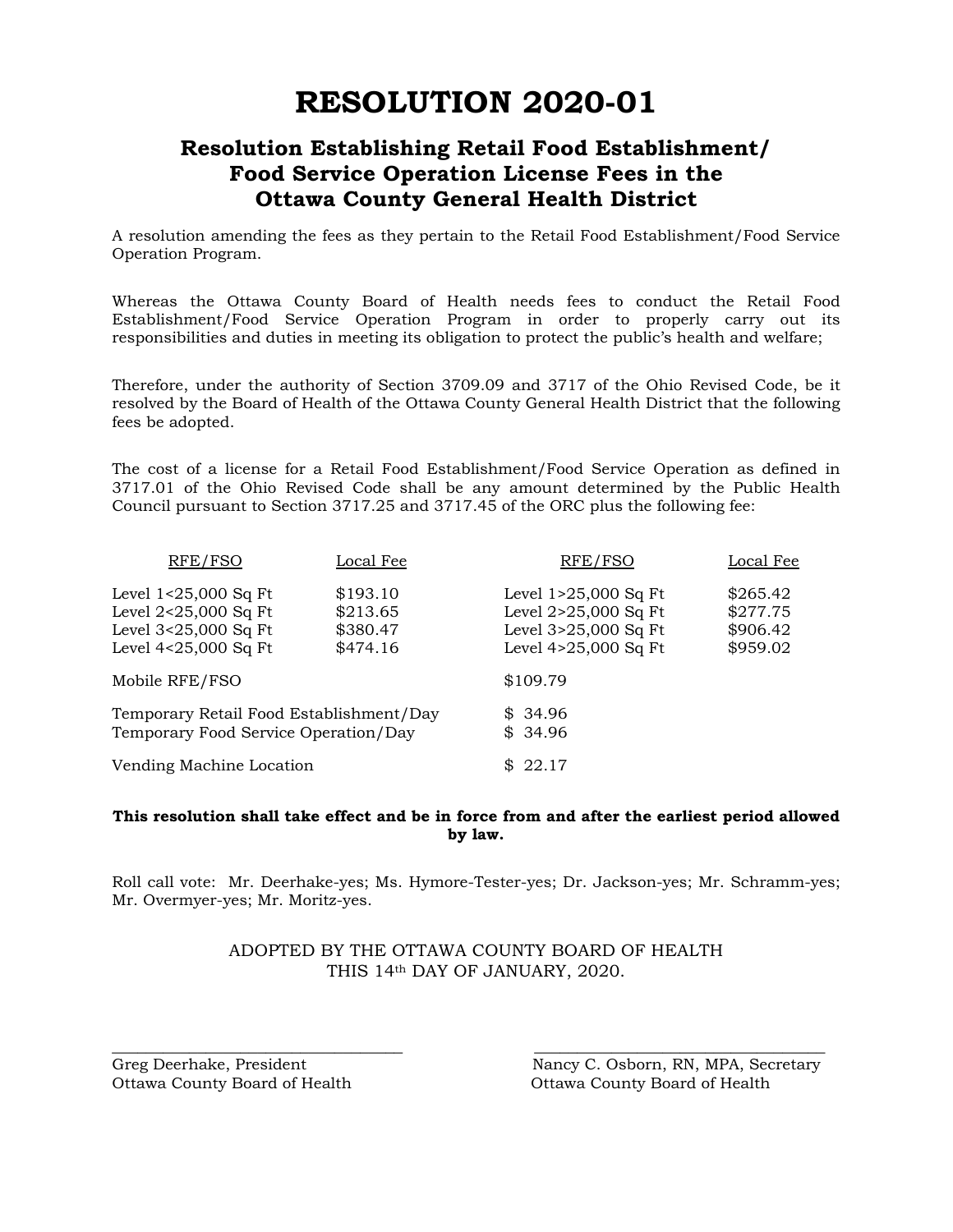## **RESOLUTION 2020-02**

### **A Resolution Authorizing Nancy C. Osborn, Health Commissioner, To Apply For, Accept, and Enter Into A Water Pollution Control Loan Fund Agreement On Behalf of the Ottawa County District Board of Health For the Repair and Replacement of Home Sewage Treatment Systems**

Whereas the Ottawa County District Board of Health seeks to repair and/or replace failing home sewage treatment systems; and

Whereas the Ottawa County District Board of Health intends to apply to the Water Pollution Control Loan Fund (WPCLF) for the repair and/or replacement of failing home sewage treatment systems; and

Whereas, the Ohio Water Pollution Control Loan Fund requires the government authority to pass legislation for application of a loan and the execution of a WPCLF assistance agreement;

Therefore, be it resolved by the Ottawa County District Board of Health, Port Clinton, Ohio:

That Nancy C. Osborn, Health Commissioner, is hereby authorized to apply for a WPCLF assistance agreement, sign all documents for and enter into a Water Pollution Control Loan Fund with the Ohio Environmental Protection Agency for the repair and/or replacement of failing home sewage treatment systems on behalf of the Ottawa County District Board of Health, Port Clinton, Ohio.

Furthermore, Nancy C. Osborn, Health Commissioner, is hereby authorized to enter into any and all contracts connected with the WPCLF Program.

#### **This resolution shall take effect and be in force from and after the earliest period allowed by law.**

Roll call vote: Mr. Deerhake-yes; Ms. Hymore-Tester-yes; Dr. Jackson-yes; Mr. Schramm-yes, Mr. Overmyer-yes; Mr. Moritz-yes.

\_\_\_\_\_\_\_\_\_\_\_\_\_\_\_\_\_\_\_\_\_\_\_\_\_\_\_\_\_\_\_\_\_\_ \_\_\_\_\_\_\_\_\_\_\_\_\_\_\_\_\_\_\_\_\_\_\_\_\_\_\_\_\_\_\_\_\_\_

### ADOPTED BY THE OTTAWA COUNTY BOARD OF HEALTH THIS 14th DAY OF JANUARY, 2020.

Ottawa County Board of Health Ottawa County Board of Health

Greg Deerhake, President Nancy C. Osborn, RN, MPA, Secretary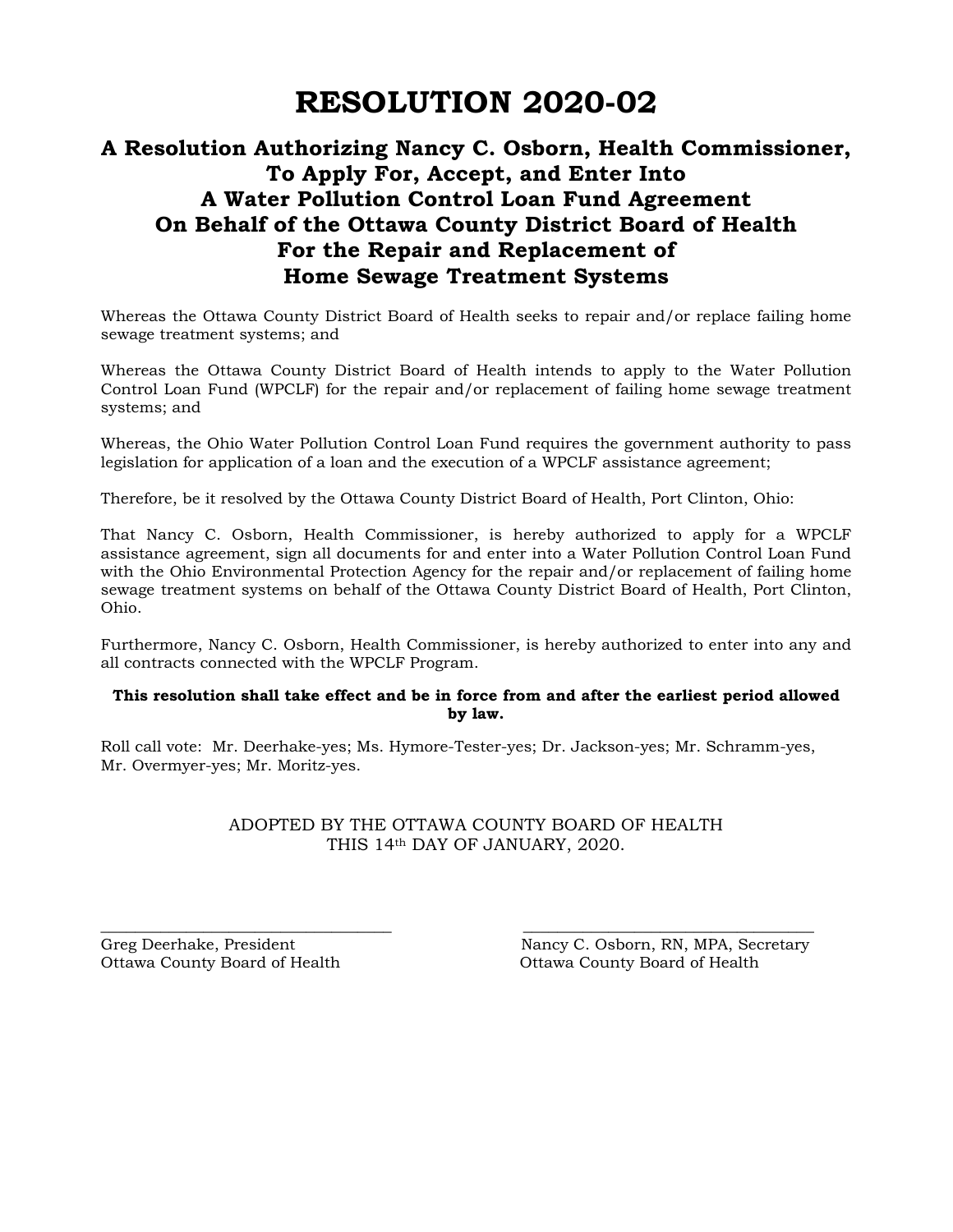## BILLS PAID JANUARY 2020

| <b>AOHC</b>                   | \$120.00    | <b>MCCLOSKEY</b>                  | \$117.16   |
|-------------------------------|-------------|-----------------------------------|------------|
| SKILLSOFT TRNG - 2020         |             | TRAVEL - DECEMBER                 |            |
| <b>BINGHAM</b>                | \$263.32    | <b>MORITZ</b>                     | \$80.00    |
| TRAVEL - DECEMBER             |             | <b>BOARD MTG 1/14/20</b>          |            |
| <b>BROWN</b>                  | \$132.82    | MT BUSINESS TECHNOLOGIES          | \$277.11   |
| TRAVEL - DECEMBER             |             | <b>COPIER SERVICE FOR 12/19</b>   |            |
| <b>CAPUANO</b>                | \$2.90      | <b>NIESE</b>                      | \$295.80   |
| <b>TRAVEL - DECEMBER</b>      |             | TRAVEL - DECEMBER                 |            |
| <b>CELLIER</b>                | \$53.36     | OHIO TELECOM                      | \$99.95    |
| <b>TRAVEL - DECEMBER</b>      |             | FIBER CONCT 1/15-2/15             |            |
| <b>CROWELL</b>                | \$82.94     | OPTUM360                          | \$65.37    |
| TRAVEL - DECEMBER             |             | PROCEDURAL CODING                 |            |
| <b>DANIELS</b>                | \$2.32      | <b>OSBORN</b>                     | \$146.74   |
| <b>TRAVEL - DECEMBER</b>      |             | TRAVEL - DECEMBER                 |            |
| <b>DEERHAKE</b>               | \$80.00     | <b>OVERMYER</b>                   | \$80.00    |
| <b>BOARD MTG 1/14/20</b>      |             | <b>BOARD MTG 1/14/20</b>          |            |
| ERIE COUNTY GENERAL HEALTH    | \$120.00    | P.T. SERVICE INC.                 | \$2,960.00 |
| <b>WATER SAMPLES</b>          |             | PT/OT SRVC FOR 12/19              |            |
| FAZZI ASSOCIATES, INC.        | \$100.00    | PUBLIC ENTITIES POOL OF OHIO      | \$4,183.00 |
| <b>HHCAPS - 01/20</b>         |             | PUBLIC ENTITIES POOL INS.         |            |
| <b>FOX</b>                    | \$142.10    | RIVERVIEW INDUSTRIES, INC.        | \$971.40   |
| TRAVEL - DECEMBER             |             | CUST. SERV FOR 12/19              |            |
| <b>FRIENDS OFFICE</b>         | \$372.54    | <b>RUSH</b>                       | \$56.84    |
| SUPPLIES - DECEMBER           |             | TRAVEL - DECEMBER                 |            |
| <b>GLAXOSMITHLKINE</b>        | \$230.94    | SANDATA TECHNOLOGIES              | \$465.24   |
| <b>ENGERIX-B</b>              |             | <b>HOME PRO SERVICES</b>          |            |
| GRIFFING FLYING SERVICE, INC. | \$95.00     | SANOFI PASTEUR, INC.              | \$966.29   |
| <b>FLYING SERVICE</b>         |             | <b>MENACTRA</b>                   |            |
| <b>HARRIS</b>                 | \$58.58     | SANOFI PASTEUR, INC.              | \$74.49    |
| TRAVEL - DECEMBER             |             | TВ                                |            |
| HEIN                          | \$215.76    | SCHRAMM                           | \$80.00    |
| <b>TRAVEL - DECEMBER</b>      |             | <b>BOARD MTG 1/14/20</b>          |            |
| <b>HYMORE-TESTER</b>          | \$80.00     | <b>SCHRINER</b>                   | \$125.00   |
| <b>BOARD MTG 1/14/20</b>      |             | SRVCS 1/17/20                     |            |
| <b>JACKSON</b>                | \$80.00     | SENECA MEDICAL INC.               | \$242.90   |
| <b>BOARD MTG 1/14/20</b>      |             | SUPPLIES FOR DECEMBER             |            |
| JEFF KURAS EXCAVATING, LLC    | \$32,275.00 | SHOPLET.COM                       | \$71.60    |
| SEWAGE SYSTEM WPCLF           |             | SUPPLIES FOR DECEMBER             |            |
| <b>KOKINDA</b>                | \$22.04     | STERLING PC MAINTENANCE SOLUTIONS | \$530.00   |
| TRAVEL - DECEMBER             |             | COMPUTER CONTRACT                 |            |
| LOCAL PUBLIC HEALTH SRVS      | \$8,037.00  | TheraCom LLC                      | \$782.04   |
| 2020 IMM. BILLING             |             | <b>NEXPLANON</b>                  |            |
| <b>MAGRUDER HOSPITAL</b>      | \$45.00     | TREASURER OF STATE                | \$840.00   |
| HH ON CALL 11/19              |             | <b>MARCS RADIOS</b>               |            |
| <b>MAGRUDER HOSPITAL</b>      | \$1,817.00  | TREASURER, STATE OF OHIO          | \$6,706.72 |
| PT/OT SRVC FOR 11/19          |             | 4TH QTR VITAL STATS 2019          |            |
| <b>MAGRUDER HOSPITAL</b>      | \$869.00    | UNITED PARCEL SERVICE             | \$13.77    |
| PT/OT SRVC FOR 12/19          |             | SERVICES FOR 1/202                |            |